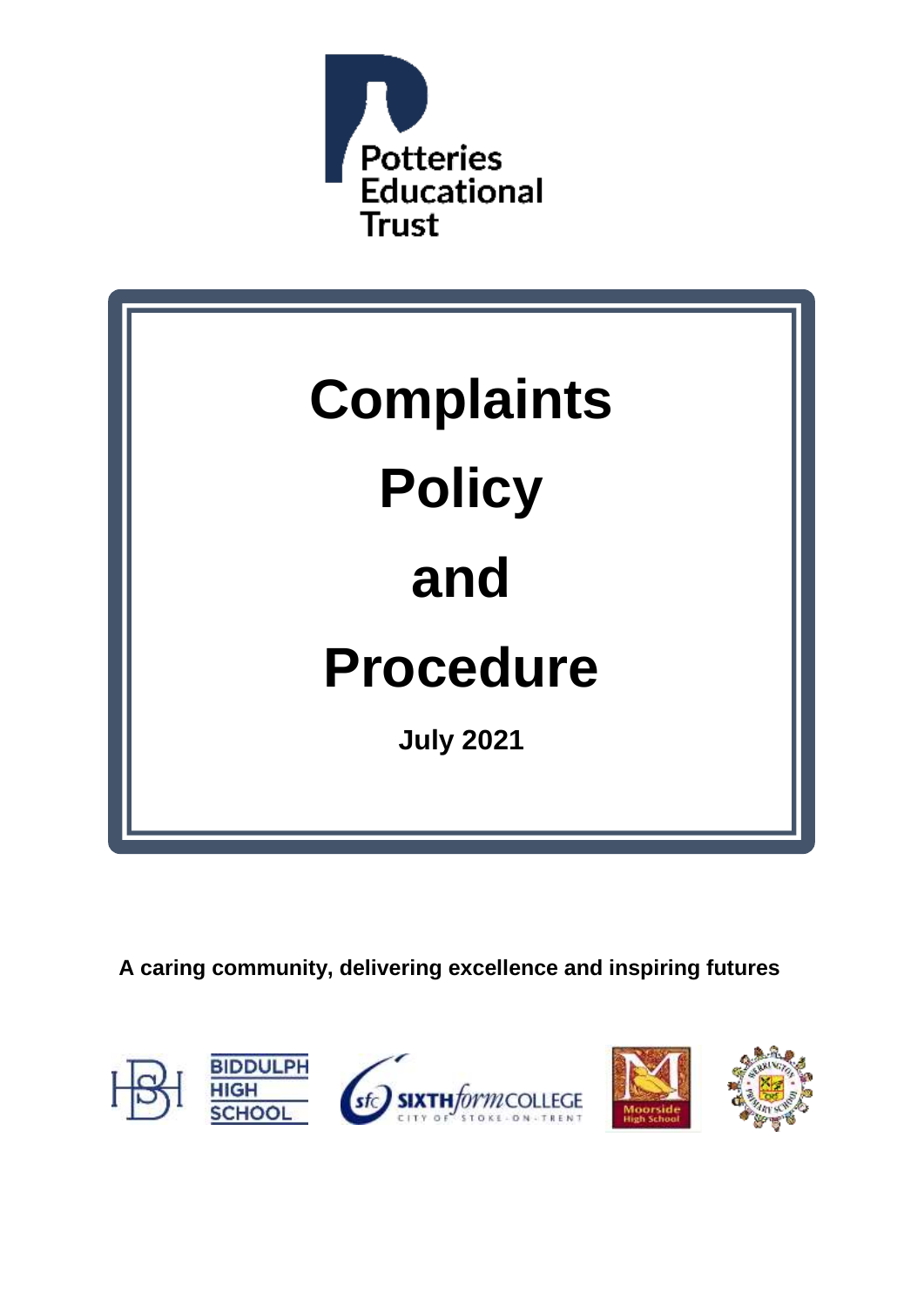# **Potteries Educational Trust: Complaints procedure**

| At each stage in the procedure, the Potteries Educational Trust and its academies wants to<br>resolve the complaint. If appropriate, we will acknowledge that the complaint is upheld in whole or |  |
|---------------------------------------------------------------------------------------------------------------------------------------------------------------------------------------------------|--|
|                                                                                                                                                                                                   |  |
|                                                                                                                                                                                                   |  |
|                                                                                                                                                                                                   |  |
|                                                                                                                                                                                                   |  |
|                                                                                                                                                                                                   |  |
|                                                                                                                                                                                                   |  |
| Complaints escalated to / about the Trust, CEO or Trustee (Trust Level)  12                                                                                                                       |  |
|                                                                                                                                                                                                   |  |
|                                                                                                                                                                                                   |  |
|                                                                                                                                                                                                   |  |
|                                                                                                                                                                                                   |  |
|                                                                                                                                                                                                   |  |
|                                                                                                                                                                                                   |  |
|                                                                                                                                                                                                   |  |
|                                                                                                                                                                                                   |  |
|                                                                                                                                                                                                   |  |
|                                                                                                                                                                                                   |  |
|                                                                                                                                                                                                   |  |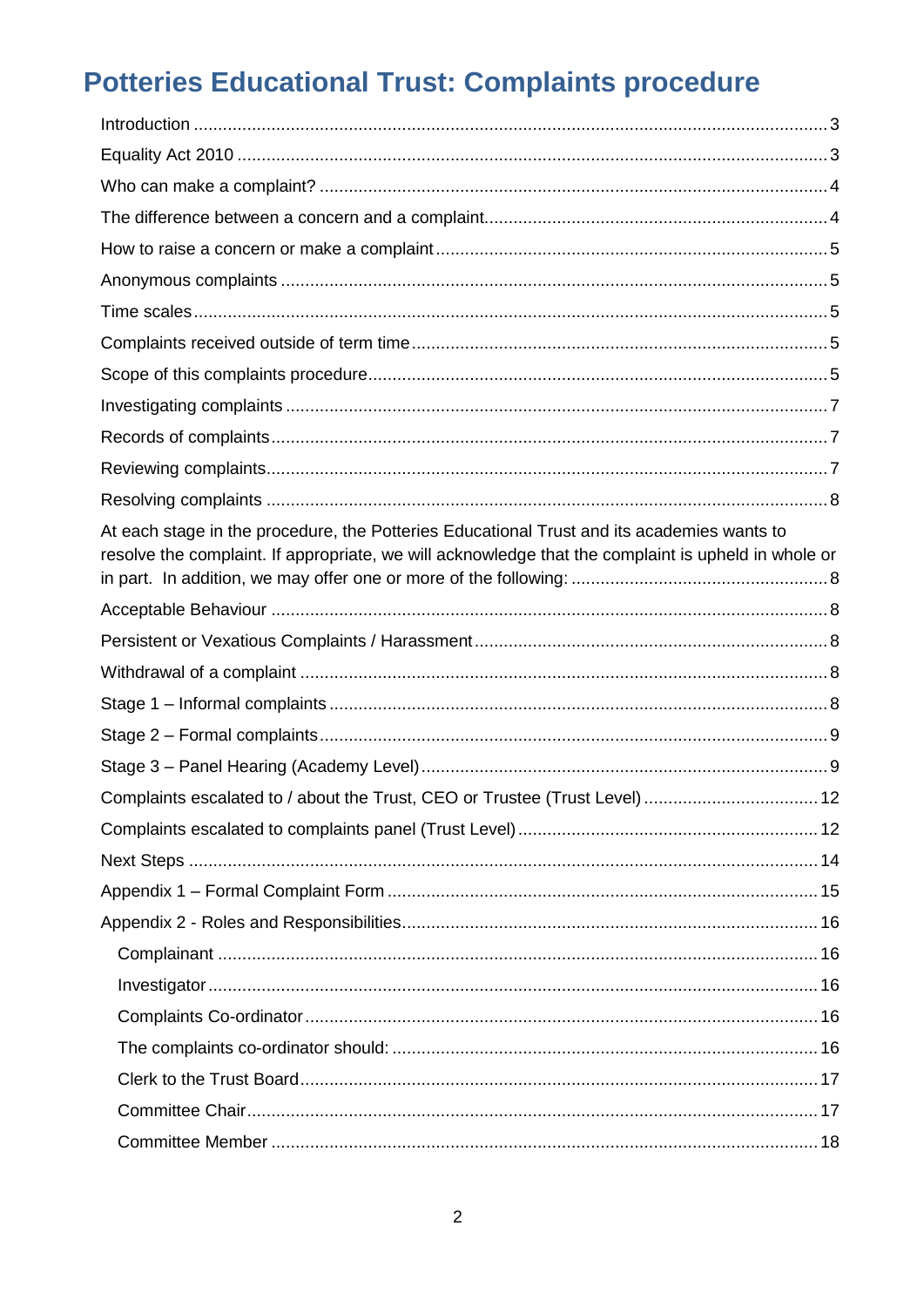# <span id="page-2-0"></span>**Potteries Educational Trust: Complaints procedure**

| <b>Policy Family</b>       | Governance                            |
|----------------------------|---------------------------------------|
| Reference                  | <b>GOV-04</b>                         |
|                            |                                       |
| <b>Responsible Manager</b> | <b>Clerk to the Board of Trustees</b> |
|                            |                                       |
| <b>Approval Date</b>       | 8 July 2021                           |
| <b>Issue Number</b>        | $\mathbf{1}$                          |
| <b>Review Date</b>         | <b>July 2023</b>                      |

### <span id="page-2-1"></span>**Introduction**

The Potteries Educational Trust strives to ensure that its pupils are healthy, happy and safe, so that they are able to achieve their full potential. We recognise that parents, guardians or carers play an important part in making this happen. Co-operation between parents, staff, governors and trustees leads to a shared sense of purpose and a good culture and ethos in our academies.

The Trust and its academies will ensure that all concerns, difficulties or complaints are dealt with in accordance with the following principles:

- All parties will be provided with all information and documentation pertinent to the matters raised;
- All parties will be given the opportunity to prepare and present their case and respond to the other parties involved;
- All persons investigating and making decisions in relation to the matters raised will be impartial and will do so without bias (or apparent bias) to any party involved;
- All decisions made will be made on a balanced and considered assessment of the information before him or her only;
- All decisions made will be based upon logical conclusions, and not based on mere speculation or suspicion;
- All decisions made will be supported by detailed reasons which will be disclosed to all parties involved.

## <span id="page-2-2"></span>**Equality Act 2010**

The Academy Trust will deal with concerns, difficulties and complaints in accordance with its duty under the Equality Act 2010 to have due regard to the need to:

- Eliminate discrimination, harassment, victimisation and other conduct prohibited by the Equality Act 2010;
- Advance equality of opportunity between those who share a relevant protected characteristic and those who do not, by having regard to the need to: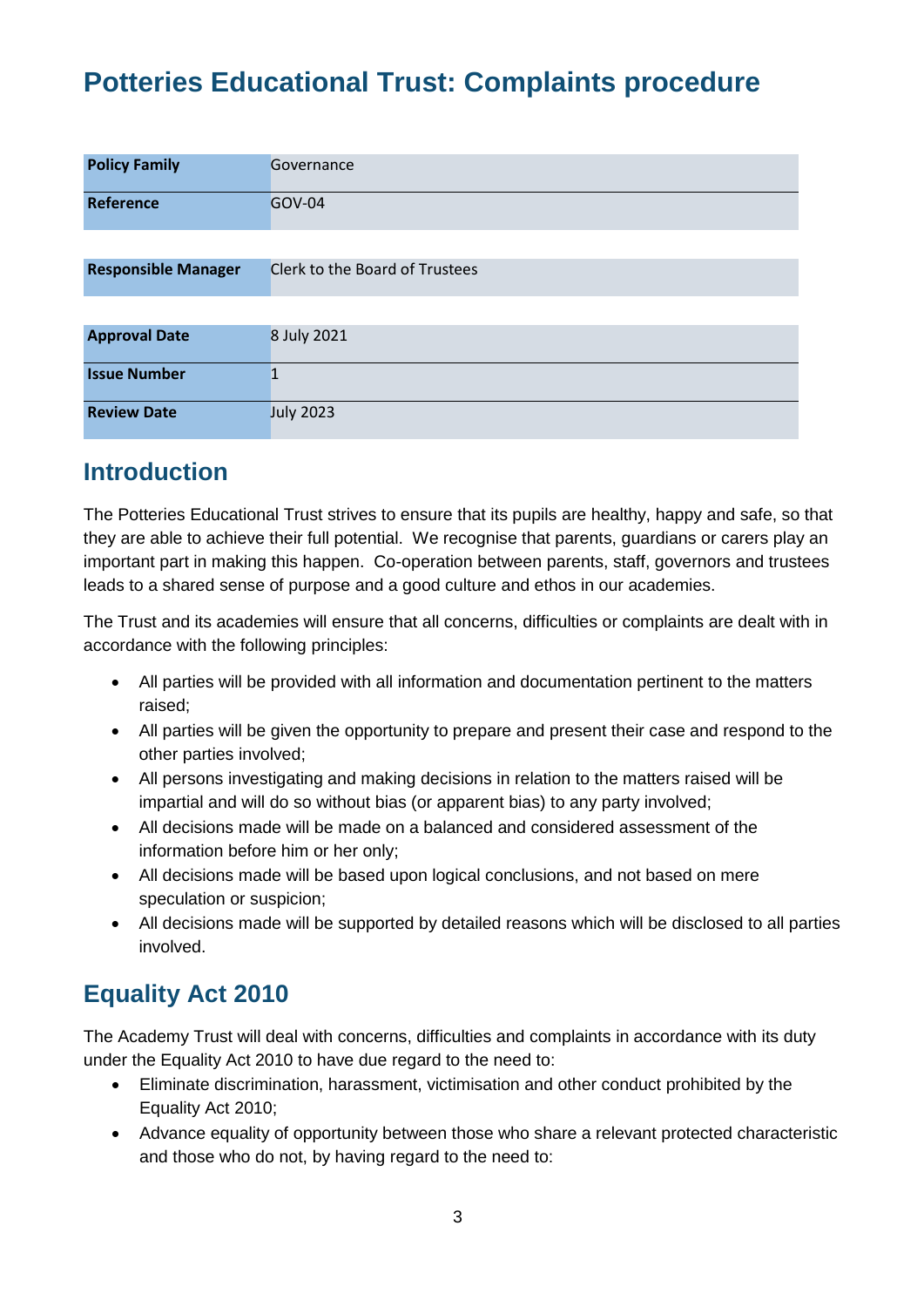- Remove or minimise disadvantages connected to a relevant protected characteristic; and  $\bullet$ Take steps to meet the different needs of those sharing a relevant protected characteristic; and encourage those who share a relevant protected characteristic to participate in Academy life and activities in which participation is disproportionately low;
- Foster good relations between those who share a relevant protected characteristic and those who do not, by having regard to the need to:
- tackle prejudice; and promote understanding;

"Relevant protected characteristics" includes sex, race, disability, religion or belief, sexual orientation, gender reassignment, pregnancy and maternity and (in the case of persons who are not students) age.

In addition, the Academy Trust will comply with its duty to make the following reasonable adjustments for persons with a disability:

- Where a provision, criterion or practice places a disabled person at a substantial disadvantage compared to person who is not disabled, reasonable steps must be taken to avoid that disadvantage;
- Where a disabled person would, but for the provision of an auxiliary aid, be placed at a substantial disadvantage compared with a person who is not disabled, reasonable steps must be taken to provide the auxiliary aid.

#### <span id="page-3-0"></span>**Who can make a complaint?**

This complaints procedure is not limited to parents or carers of children that are registered at the school. Any person, including members of the public, may make a complaint to the Potteries Educational Trust about any provision of facilities or services that we provide. Unless complaints are dealt with under separate statutory procedures (such as appeals relating to exclusions or admissions), we will use this complaints procedure.

#### <span id="page-3-1"></span>**The difference between a concern and a complaint**

A **concern** may be defined as '*an expression of worry or doubt over an issue considered to be important for which reassurances are sought'*.

A **complaint** may be defined as '*an expression of dissatisfaction however made, about actions taken or a lack of action*'.

It is in everyone's interest that concerns and complaints are resolved at the earliest possible stage. Many issues can be resolved informally, without the need to use the formal stages of the complaints procedure. The Potteries Educational Trust and its academies takes concerns seriously and will make every effort to resolve the matter as quickly as possible.

If you have difficulty discussing a concern with a particular member of staff, we will respect your views. In these cases, and similarly if the member if staff directly involved feels unable to deal with a concern will refer you to another staff member. The member of staff may be more senior but does not have to be. The ability to consider the concern objectively and impartially is more important.

We understand however, that there are occasions when people would like to raise their concerns formally. In this case, we will attempt to resolve the issue internally, through the stages outlined within this complaints procedure.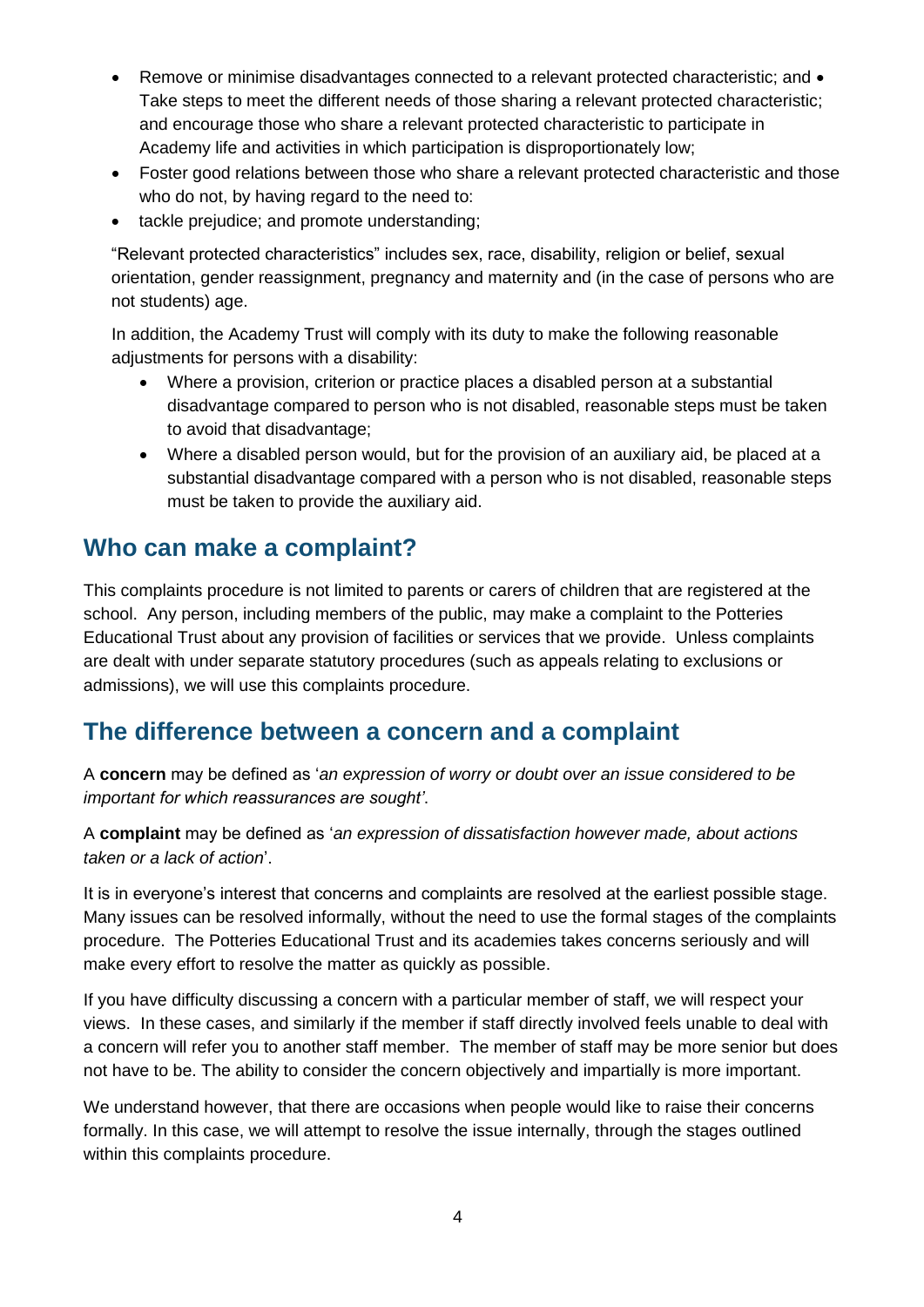#### <span id="page-4-0"></span>**How to raise a concern or make a complaint**

A concern or complaint can be made in person, in writing or by telephone. They may also be made by a third party acting on behalf on a complainant, as long as they have appropriate consent to do so.

Complaints against school staff (except the head teacher) should be made in the first instance, to the headteacher/principal of the individual academy via the school office*.* Please mark them as Private and Confidential.

Complaints that involve or are about the head teacher/principal should be addressed to the Chair of Governors, via the school office. Please mark them as Private and Confidential.

Complaints about the Chair of Governors, any individual governor or the whole governing body should be addressed to Sue Hawley (Clerk to the Trust Board) via email to: info@potteries.ac.uk. Please mark them as Private and Confidential.

Complaints about the Chief Executive Officer (CEO) or a trustee of the Trust, should be addressed to Chair of Trustees, via the Clerk to the Trust Board, email info@potteries.ac.uk. Please mark them as Private and Confidential.

For ease of use, a template complaint form is included at the end of this procedure. If you require help in completing the form, please contact the office at the individual academy. You can also ask a third-party organisation for example like the Citizens Advice to help you.

In accordance with equality law, we will consider making reasonable adjustments if required, to enable complainants to access and complete this complaints procedure. For instance, providing information in alternative formats, assisting complainants in raising a formal complaint or holding meetings in accessible locations.

#### <span id="page-4-1"></span>**Anonymous complaints**

We will not normally investigate anonymous complaints. However, the headteacher or Chair of Governors, if appropriate, will determine whether the complaint warrants an investigation.

#### <span id="page-4-2"></span>**Time scales**

You must raise the complaint within three months of the incident or, where a series of associated incidents have occurred, within three months of the last of these incidents. We will consider complaints made outside of this time frame if exceptional circumstances apply.

### <span id="page-4-3"></span>**Complaints received outside of term time**

We will consider complaints made outside of term time to have been received on the first school day after the holiday period.

### <span id="page-4-4"></span>**Scope of this complaints procedure**

This procedure covers all complaints about any provision of community facilities or services by the Potteries Educational Trust and its academies, other than complaints that are dealt with under other statutory procedures, including those listed below.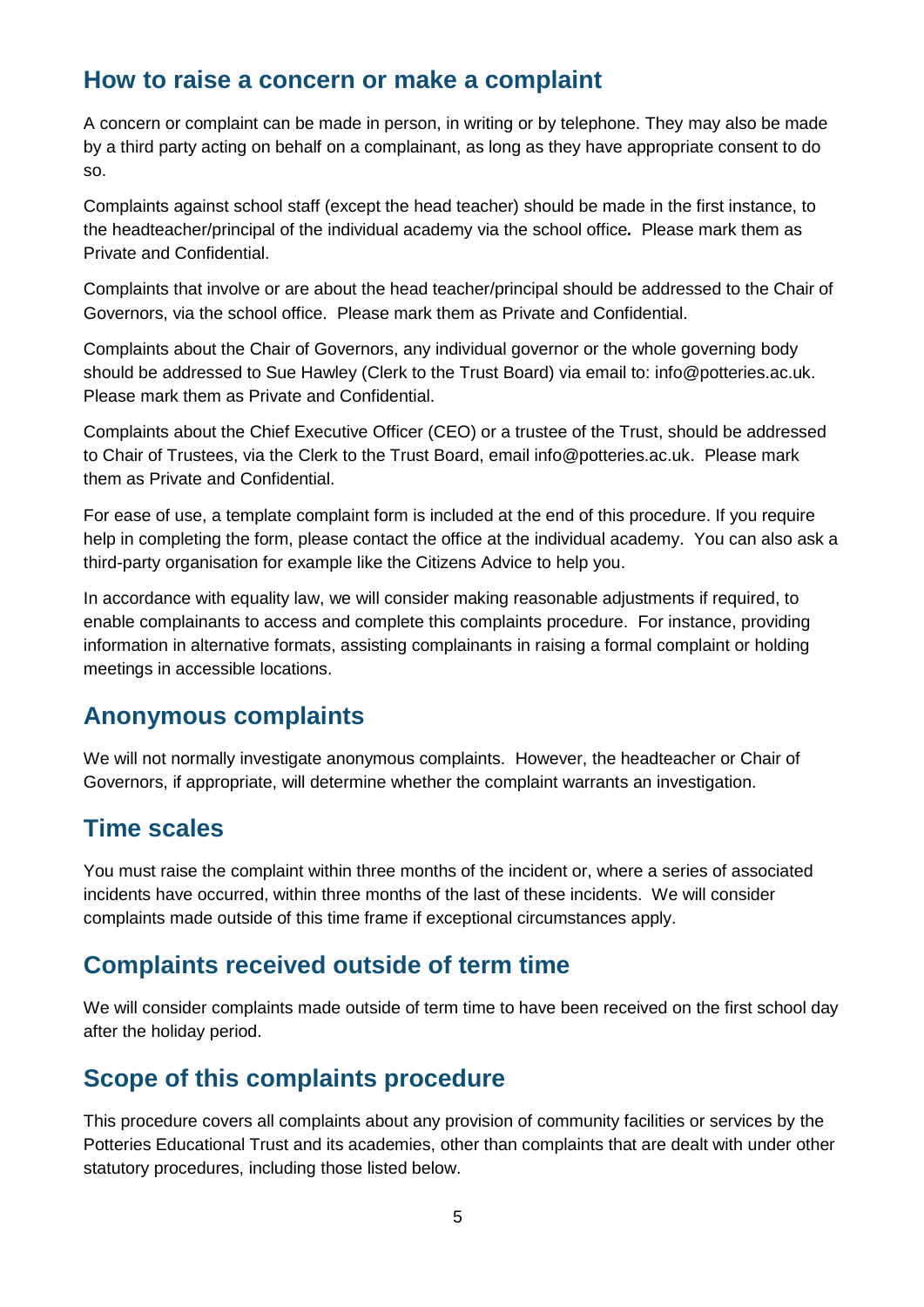| <b>Exceptions</b>                 | Who to contact                                            |
|-----------------------------------|-----------------------------------------------------------|
| Admissions to schools             | Concerns about admissions should be handled through a     |
|                                   | separate process - either through the appeals process     |
|                                   | or via the local authority.                               |
| Matters likely to require a Child | Complaints about child protection matters are handled     |
| Protection Investigation          | under our child protection and safeguarding policy and in |
|                                   | accordance with relevant statutory guidance.              |
|                                   | If you have serious concerns, you may wish to contact     |
|                                   | the local authority designated officer (LADO) who has     |
|                                   | local responsibility for safeguarding or the Multi-Agency |
|                                   | Safeguarding Hub (MASH).                                  |
| Statutory assessments for         | Concerns about statutory assessments of Special           |
| <b>Special Educational Needs</b>  | Educational Needs should be raised with the relevant      |
|                                   | <b>Local Authority</b>                                    |
| Exclusion of children from        | Further information about raising concerns about          |
| school*                           | exclusion can be found at: www.gov.uk/school-discipline-  |
|                                   | exclusions/exclusions                                     |
|                                   | *complaints about the application of the behaviour policy |
|                                   | can be made through the school's complaints procedure.    |
|                                   |                                                           |
| Whistleblowing                    | We have an internal whistleblowing procedure for all our  |
|                                   | employees, including temporary staff and contractors.     |
|                                   | The Secretary of State for Education is the prescribed    |
|                                   | person for matters relating to education for whistle-     |
|                                   | blowers in education who do not want to raise matters     |
|                                   | direct with their employer. Referrals can be made at:     |
|                                   | www.education.gov.uk/contactus.                           |
|                                   | Volunteer staff who have concerns about our school        |
|                                   | should complain through the school's complaints           |
|                                   | procedure. You may also be able to complain direct to     |
|                                   | the LA or the Department for Education (see link above),  |
|                                   | depending on the substance of your complaint.             |
| Staff grievances                  | Complaints from staff will be dealt with under the        |
|                                   | school's internal grievance procedures.                   |
| Staff conduct                     | Complaints about staff will be dealt with under the       |
|                                   | Potteries Educational Trust and its academies internal    |
|                                   | disciplinary procedures, if appropriate.                  |
|                                   | Complainants will not be informed of any disciplinary     |
|                                   | action taken against a staff member as a result of a      |
|                                   | complaint. However, the complainant will be notified that |
|                                   | the matter is being addressed.                            |
| Complaints about services         | Provider should have their own complaints policy and      |
| provided by other providers       | procedure to deal with complaints about service. Please   |
| who may use academy               | contact the provider directly.                            |
| premises or facilities            |                                                           |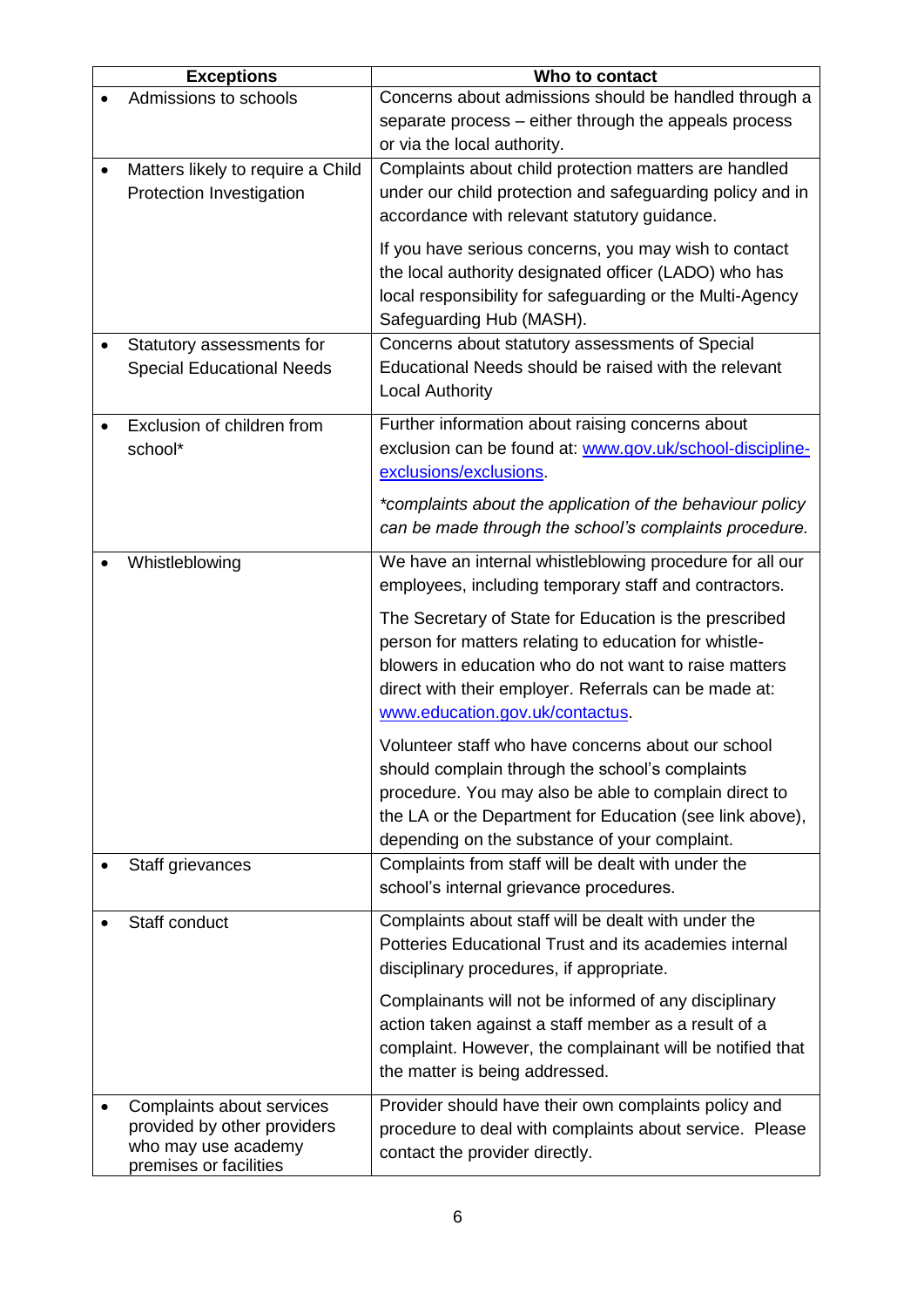If other bodies are investigating aspects of the complaint, for example the police, local authority (LA) safeguarding teams or Tribunals, this may impact on our ability to adhere to the timescales within this procedure or result in the procedure being suspended until those public bodies have completed their investigations. If this happens, we will inform you of a proposed new timescale.

If a complainant commences legal action against the Potteries Educational Trust or one of its academies in relation to their complaint, we will consider whether to suspend the complaints procedure until those legal proceedings have concluded.

### <span id="page-6-0"></span>**Investigating complaints**

The person investigating the complaint will:

- Establish what has happened so far and who has been involved.
- Clarify the nature of the complaint and what remains unresolved.
- Meet with the complainant or contact them if further information is required.
- Clarify what the complainant feels would put things right.
- Conduct any interviews with an open mind and be prepared to persist in the questioning.
- Complete all necessary notes.

### <span id="page-6-1"></span>**Records of complaints**

A confidential written record will be kept of all complaints and any action taken by the academy as a result of the complaint, regardless of whether they were upheld, resolved at the informal stage or proceeded to a panel hearing.

Records of complaints will be available for inspection on the premises by the Trust Board, and the Principal.

Findings and recommendations of any panel hearings will also be available for inspection on the premises by the Trust Board and the Principal.

Correspondence, statements and records relating to individual complaints are kept confidential except where the Secretary of State or a body conducting an inspection under section 109 of the 2008 Education and Skills Act requests access to them.

## <span id="page-6-2"></span>**Reviewing complaints**

The Local Governing Body will monitor the level and nature of complaints and review the outcomes on a regular basis to ensure the effectiveness of the procedure and make changes where necessary. The Principal will report any official complaints in the Principal's Report to Governors and to the Multi-Academy Trust Board of Trustees. As well as addressing an individual's complaint, the process of listening to and resolving complaints will contribute to academy improvement. When individual complaints are heard the Local Governing Committee may identify underlying issues that need to be addressed. The monitoring and review of complaints by the academy and the Local Governing Committee will be a useful tool in evaluating the academy's performance.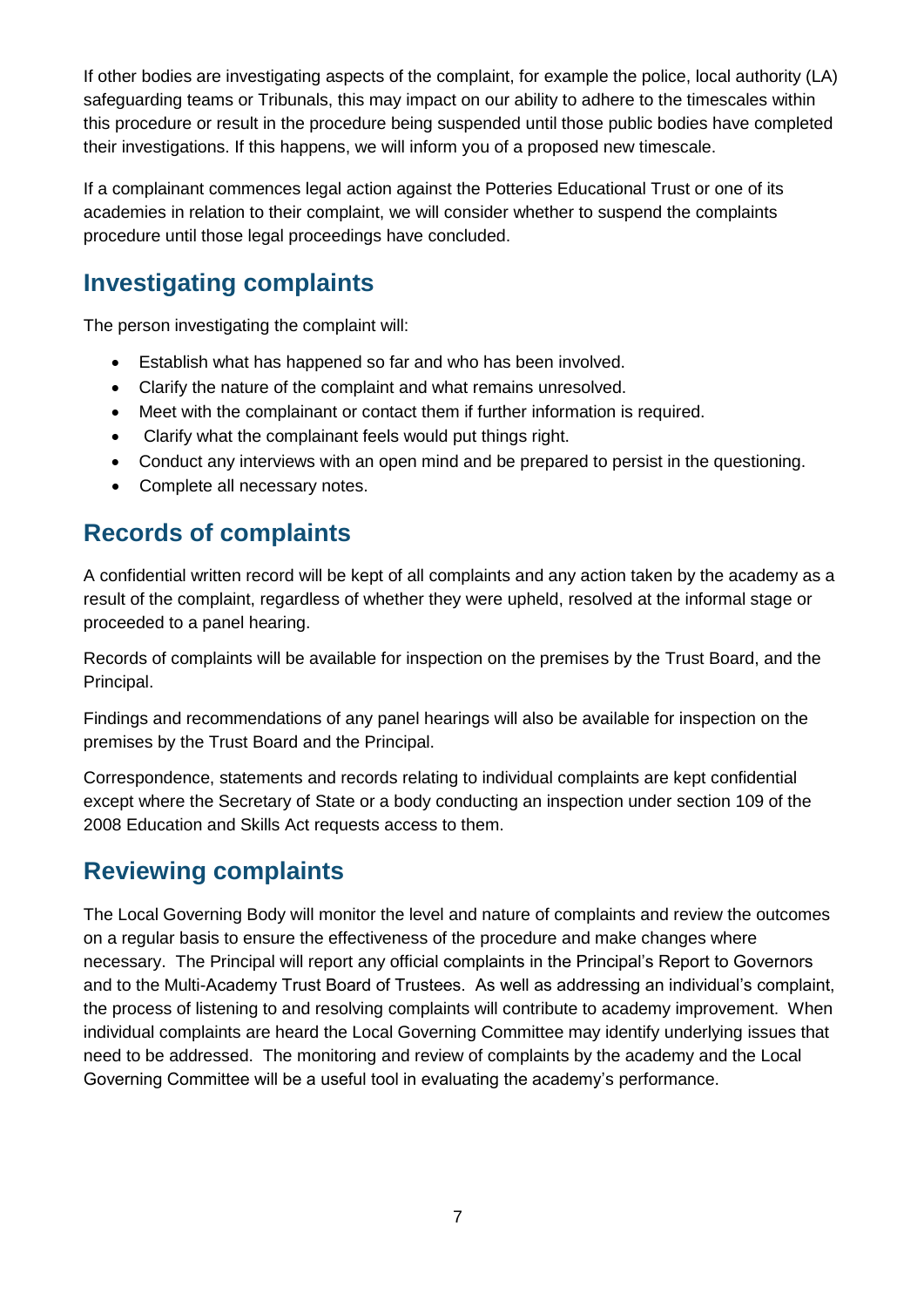## <span id="page-7-0"></span>**Resolving complaints**

<span id="page-7-1"></span>At each stage in the procedure, the Potteries Educational Trust and its academies wants to resolve the complaint. If appropriate, we will acknowledge that the complaint is upheld in whole or in part. In addition, we may offer one or more of the following:

- an explanation that, following investigation, the evidence does not substantiate the concern
- an admission\* that the situation could have been handled differently or better
- an assurance that we will try to ensure the event complained of will not recur
- an explanation of the steps that have been or will be taken to help ensure that it will not happen again and an indication of the timescales within which any changes will be made
- an undertaking to review school policies in light of the complaint
- an apology.

*Note \* An admission that the academy could have handled things better is not the same as an admission of negligence.*

#### <span id="page-7-2"></span>**Acceptable Behaviour**

Whilst the Trust and its academies recognise that the process of raising a concern or a compliant can be very stressful, we will not tolerate aggressive, violent, abusive or anti-social behaviour towards anyone on the academy sites. Parents and members of the public are required to behave in a polite and courteous manner. Academy staff are expected to behave in a courteous and professional manner when dealing with parents and members of the public at all times.

#### <span id="page-7-3"></span>**Persistent or Vexatious Complaints / Harassment**

If, despite all stages of this procedure being followed, the complainant remains dissatisfied, they are not entitled to reopen the same issue. In such cases action may be taken in accordance with the Trust Dealing with Persistent or Vexatious Complaints / Harassment Policy

### <span id="page-7-4"></span>**Withdrawal of a complaint**

If a complainant wants to withdraw their complaint, we will ask them to confirm this in writing.

#### <span id="page-7-5"></span>**Stage 1 – Informal complaints**

It is to be hoped that most concerns can be expressed and resolved on an informal basis.

Concerns should be raised with either the **class teacher, year or phase leader / subject head** or **headteacher / principal.** Complainants should not approach individual governors to raise concerns or complaints. They have no power to act on an individual basis and it may also prevent them from considering complaints at Stage 3 of the procedure.

At the conclusion of their investigation, the appropriate person investigating the complaint will provide an informal written response within **10 academy days** of the date of receipt of the complaint.

If the issue remains unresolved, the next step is to make a **formal complaint**.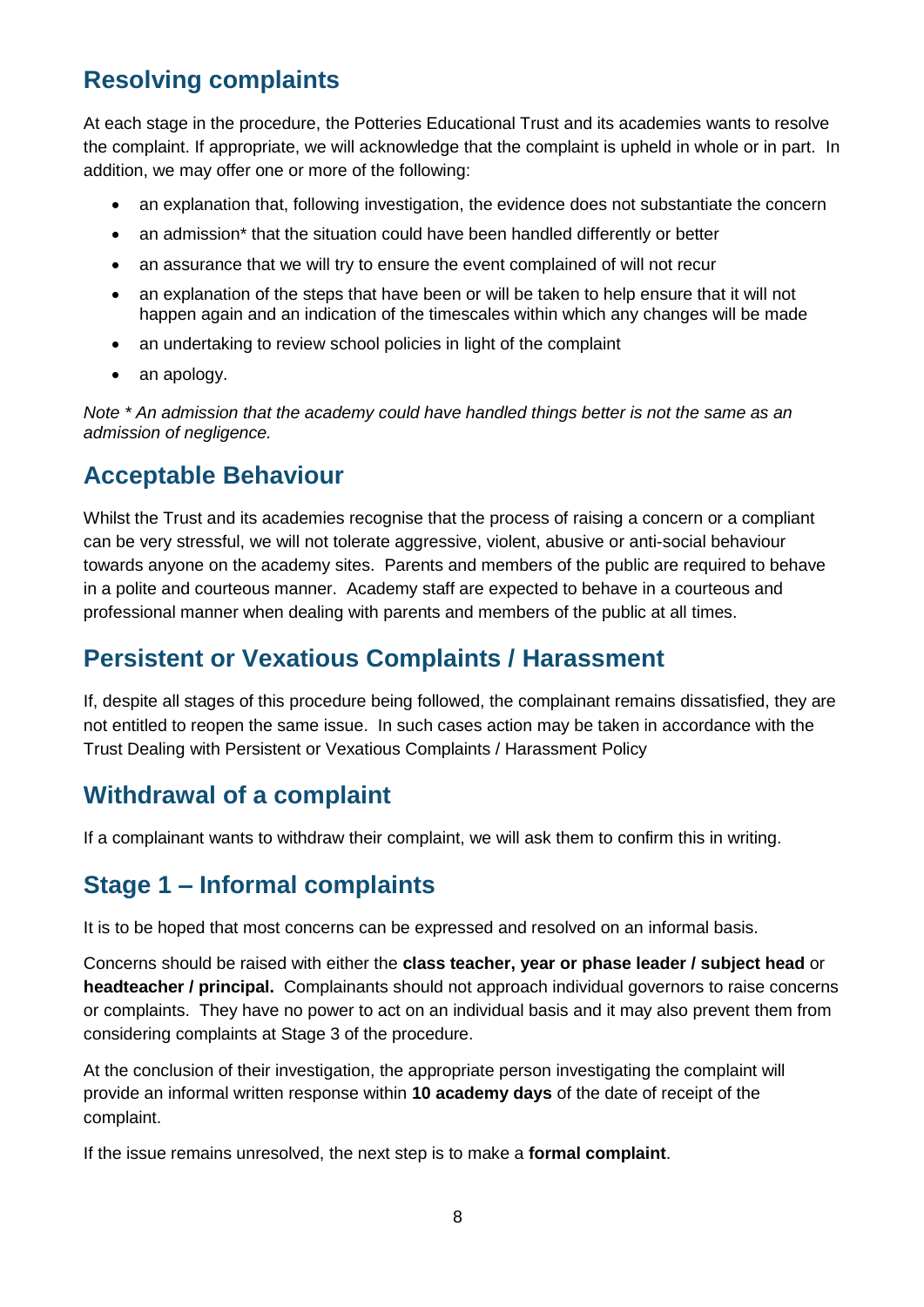## <span id="page-8-0"></span>**Stage 2 – Formal complaints**

Formal complaints must be made to the **headteacher / principal** (unless they are about the headteacher), via the academy office. This may be done in person or in writing (preferably on the Complaint Form) or by telephone.

The headteacher / principal will record the date the complaint is received and will acknowledge receipt of the complaint in writing (either by letter or email) within **5 academy days**.

Within this response, the headteacher will seek to clarify the nature of the complaint, ask what remains unresolved and what outcome the complainant would like to see. The headteacher can consider whether a face to face meeting is the most appropriate way of doing this.

*Note: The headteacher may delegate the investigation to another member of the academy's senior leadership team but not the decision to be taken.*

During the investigation, the headteacher (or investigator) will:

- if necessary, interview those involved in the matter and/or those complained of, allowing them to be accompanied if they wish
- keep a written record of any meetings/interviews in relation to their investigation.

At the conclusion of their investigation, the headteacher / principal will provide a formal written response within **10 academy days** of the date of receipt of the complaint.

If the headteacher / principal is unable to meet this deadline, they will provide the complainant with an update and revised response date.

The response will detail any actions taken to investigate the complaint and provide a full explanation of the decision made and the reason(s) for it. Where appropriate, it will include details of actions that will be taken to resolve the complaint.

The headteacher / principal will advise the complainant of how to escalate their complaint should they remain dissatisfied with the outcome of **Stage 2**.

If the complaint is about the headteacher /principal, or a member of the governing body (including the Chair or Vice-Chair), a suitably skilled governor will be appointed to complete all the actions at **Stage 2**.

Complaints about the headteacher / principal or member of the governing body must be made to the Clerk to the Trust Board, via the academy office.

If the complaint is:

- jointly about the Chair and Vice Chair or
- the entire governing body or
- the majority of the governing body

**Stage 2** will be escalated to the **CEO of the Trust**.

#### <span id="page-8-1"></span>**Stage 3 – Panel Hearing (Academy Level)**

If the complainant is dissatisfied with the outcome at **Stage 2** and wishes to take the matter further, they can escalate the complaint to **Stage 3** – a panel hearing consisting of at least three people who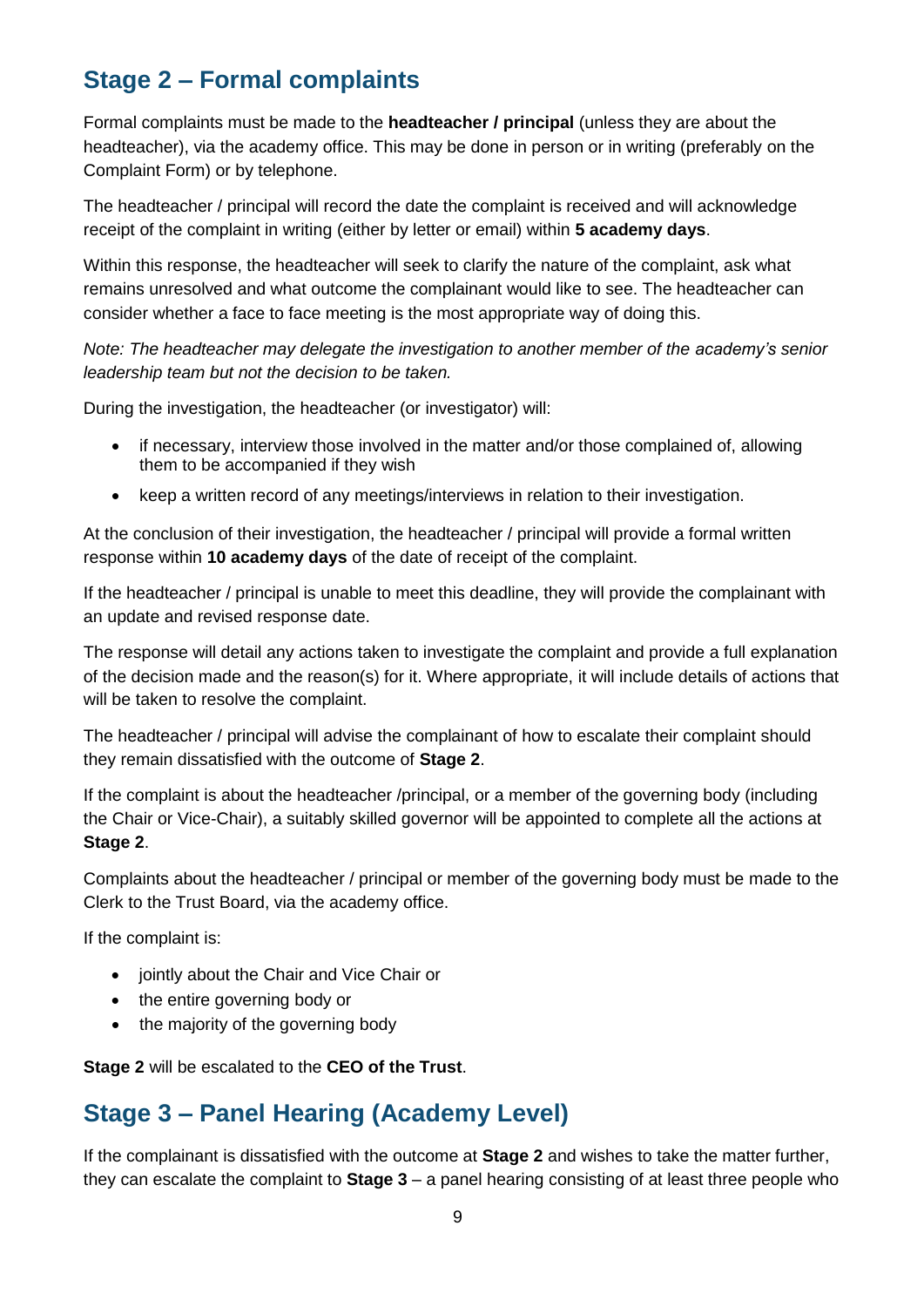were not directly involved in the matters detailed in the complaint with one panel member who is independent of the management and running of the school. (The independent member could be a governor from another academy of the Potteries Educational Trust who has no prior knowledge of the complaint or conflict of interest)

#### **This is the final stage of the complaints procedure.**

A request to escalate to **Stage 3** must be made to the Clerk to the Trust Board, via the school office, within **10 academy days** of receipt of the Stage 2 response.

The Clerk will record the date the complaint is received and acknowledge receipt of the complaint in writing (either by letter or email) within **10 academy days**.

Requests received outside of this time frame will only be considered if exceptional circumstances apply.

The Clerk will write to the complainant to inform them of the date of the meeting. They will aim to convene a meeting within **15 academy days** of receipt of the Stage 3 request. If this is not possible, the Clerk will provide an anticipated date and keep the complainant informed.

If the complainant rejects the offer of three proposed dates, without good reason, the Clerk will decide when to hold the meeting. It will then proceed in the complainant's absence on the basis of written submissions from both parties.

If the complaint is:

- jointly about the Chair and Vice Chair or
- the entire governing body or
- the majority of the governing body

**Stage 3** will be heard by the governors and an independent panel member.

A complainant may bring someone along to the panel meeting to provide support. This can be a relative or friend. Generally, we do not encourage either party to bring legal representatives to the committee meeting. However, there may be occasions when legal representation is appropriate.

For instance, if a school employee is called as a witness in a complaint meeting, they may wish to be supported by union and/or legal representation.

*Note: Complaints about staff conduct will not generally be handled under this complaints procedure. Complainants will be advised that any staff conduct complaints will be considered under (Human Resources) staff disciplinary procedures, if appropriate, but outcomes will not be shared with them.* 

Representatives from the media are not permitted to attend.

At least **5 academy days** before the meeting, the Clerk will:

- confirm and notify the complainant of the date, time and venue of the meeting, ensuring that, if the complainant is invited, the dates are convenient to all parties and that the venue and proceedings are accessible
- request copies of any further written material to be submitted to the committee at least school 5 academy days before the meeting.

Any written material will be circulated to all parties at least **5 academy days** before the date of the meeting. The committee will not normally accept, as evidence, recordings of conversations that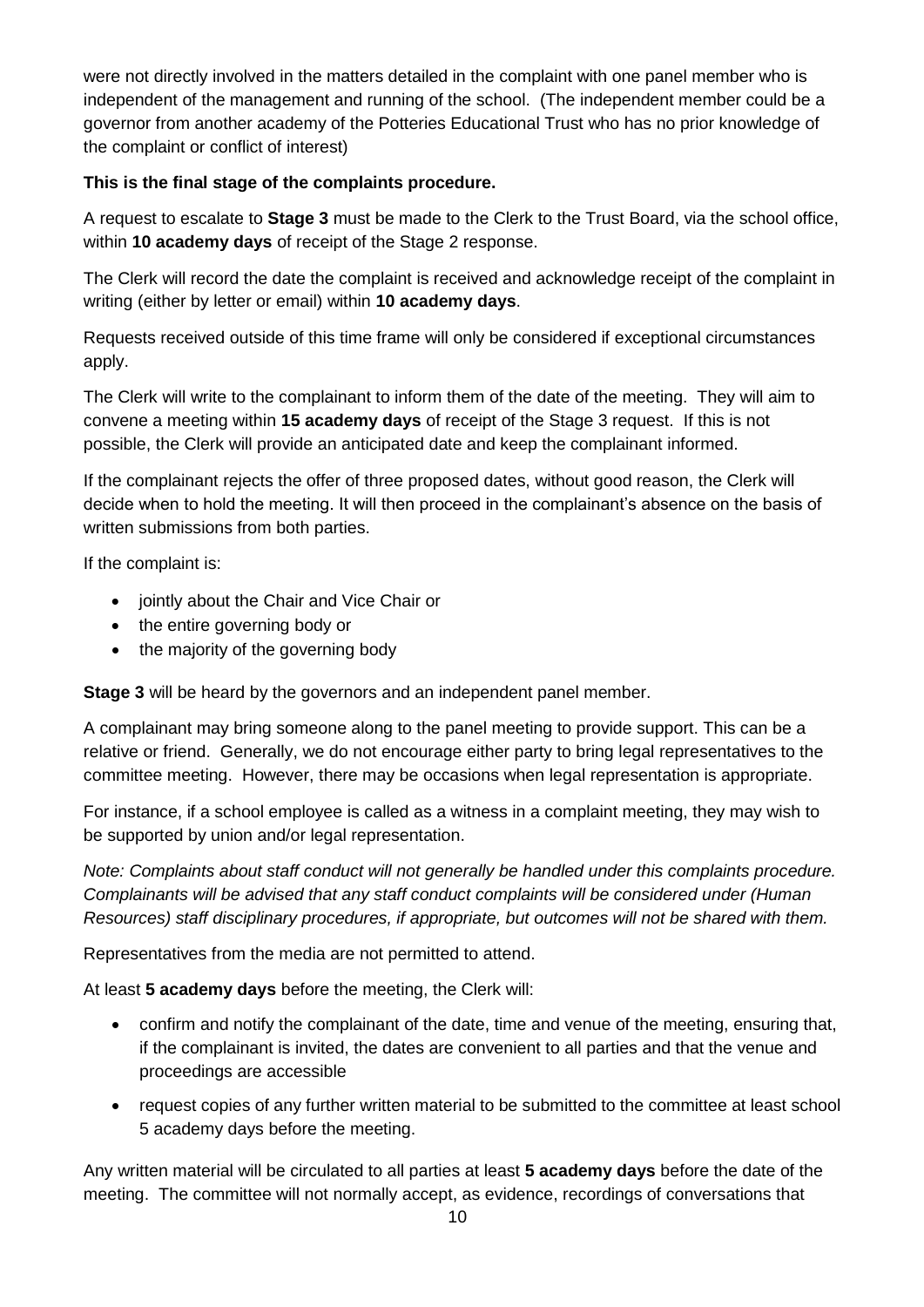were obtained covertly and without the informed consent of all parties being recorded.

The committee will also not review any new complaints at this stage or consider evidence unrelated to the initial complaint to be included. New complaints must be dealt with from **Stage 1** of the procedure.

The meeting will be held in private. Electronic recordings of meetings or conversations are not normally permitted unless a complainant's own disability or special needs require it. Prior knowledge and consent of all parties attending must be sought before meetings or conversations take place. Consent will be recorded in any minutes taken.

Prior to the meeting, the complaints committee will decide amongst themselves who will act as the Chair for the hearing. If there are fewer than three governors from the Local Governing Committee available, the Clerk will source any additional, independent governors through another Potteries Educational Trust academy, in order to make up the committee. Alternatively, an entirely independent committee may be convened to hear the complaint at Stage 3

The committee will consider the complaint and all the evidence presented. The committee can:

- uphold the complaint in whole or in part
- dismiss the complaint in whole or in part.

If the complaint is upheld in whole or in part, the committee will:

- decide on the appropriate action to be taken to resolve the complaint
- where appropriate, recommend changes to the school's systems or procedures to prevent similar issues in the future.

The Chair of the Committee will provide the complainant and academy with a full explanation of their decision and the reason(s) for it, in writing, within **5 academy days.**

The letter to the complainant will include details of how to contact the Education and Skills Funding Agency (ESFA) if they are dissatisfied with the way their complaint has been handled by the academy.

The response will detail any actions taken to investigate the complaint and provide a full explanation of the decision made and the reason(s) for it. Where appropriate, it will include details of actions that the academy will take to resolve the complaint.

The panel will ensure that those findings and recommendations are sent by electronic mail or otherwise given to the complainant and, where relevant, the person complained about. Furthermore, they will be available for inspection on the school premises by the proprietor and the head teacher.

A written record will be kept of all complaints, and of whether they are resolved at the preliminary stage or proceed to a panel hearing, along with what actions have been taken, regardless of the decision.

All correspondence statements and records relating to individual complaints will be kept confidential, except where the Secretary of State or a body conducting an inspection under section 109 of the 2008 Act requests access to them.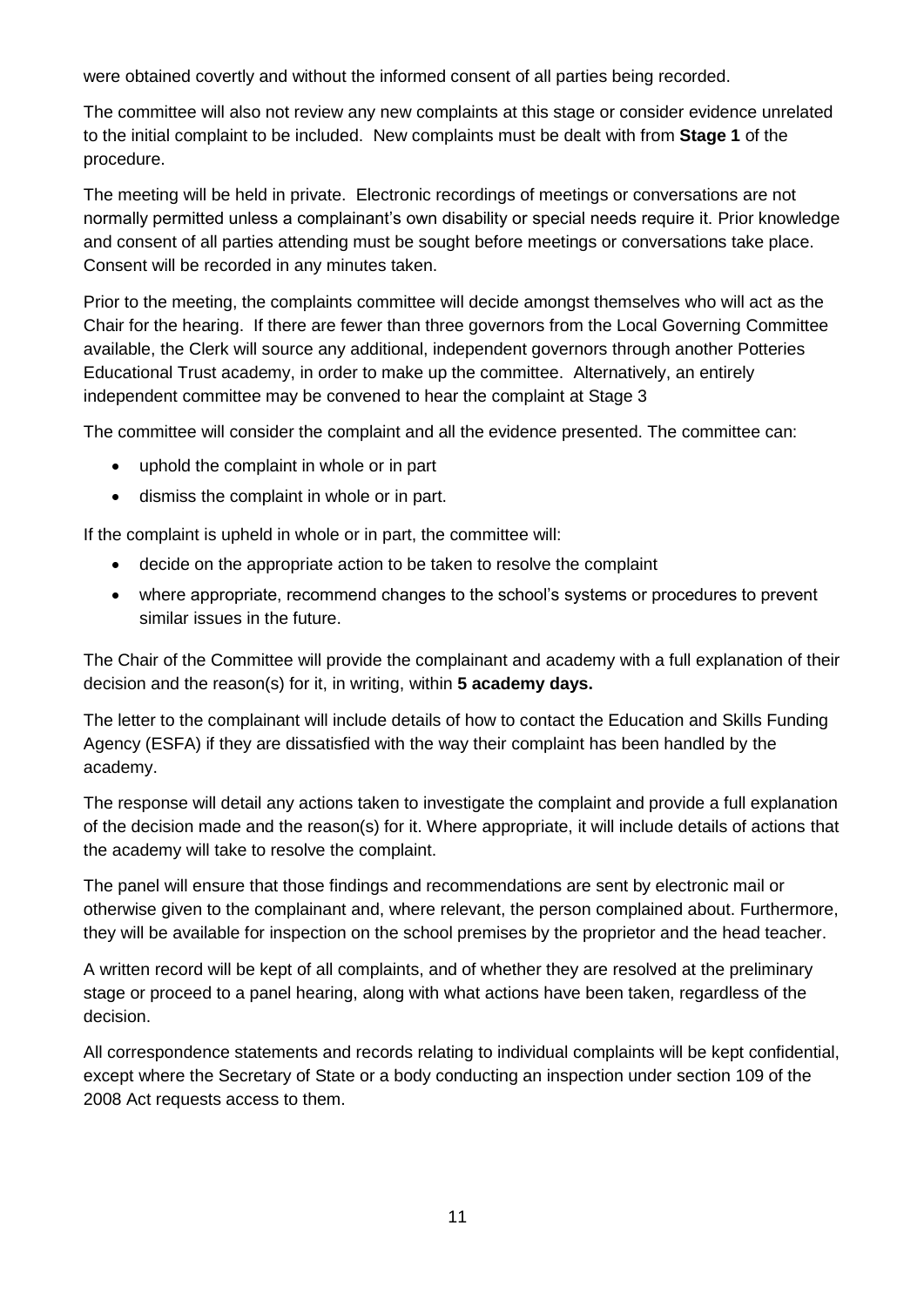## <span id="page-11-0"></span>**Complaints escalated to / about the Trust, CEO or Trustee (Trust Level)**

If a complaint is escalated to the Potteries Educational Trust or if a complainant wishes to complain directly about the trust, then the complaint should be sent to the CEO to be investigated.

The CEO will write to the complainant acknowledging the complaint within **5 academy days** of the date that the written request was received. The acknowledgement will confirm that the complaint will now be investigated under **Stage 3 Complaints (Trust Level)** of this Complaints Policy and will confirm the date for providing a response to the complainant.

Following the investigation, the CEO will write to the complainant confirming the outcome within **10 academy days** of the date that the complaint was received. If this time limit cannot be met, the CEO will write to the Complainant explaining the reason for the delay and providing a revised date.

If the complaint concerns the CEO or a Trustee, the complaint should be investigated by the Chair of the Trust Board. If a formal complaint form is received about the Chair, the complaint will be referred to the Vice Chair for investigation

*NB. Where the Chair of the Trust Board has investigated the complaint, they will write the letter of outcome to the Complainant and provide a copy to the CEO.* 

## <span id="page-11-1"></span>**Complaints escalated to complaints panel (Trust Level)**

If the complainant is not satisfied with the outcome of the previous stage, the complainant should write to the Clerk to the Trust Board asking for the complaint to be heard before a Complaint Panel, within **10 academy days**.

The Clerk will record the date the complaint is received and acknowledge receipt of the complaint in writing (either by letter or email) within 10 academy days.

Requests received outside of this time frame will only be considered if exceptional circumstances apply.

The Clerk will write to the complainant to inform them of the date of the meeting. They will aim to convene a meeting within 15 academy days of receipt of the Stage 3 request. If this is not possible, the Clerk will provide an anticipated date and keep the complainant informed.

If the complainant rejects the offer of three proposed dates, without good reason, the Clerk will decide when to hold the meeting. It will then proceed in the complainant's absence on the basis of written submissions from both parties.

If the complaint is:

- jointly about the Chair and Vice Chair or
- the entire trust board or
- the majority of the trust board

Stage 3 will be heard by a completely independent committee panel.

The Complaint Panel will consist of three members. None of the three members of the Complaint Panel will have been involved in the incidents or events which led to the complaint, or have been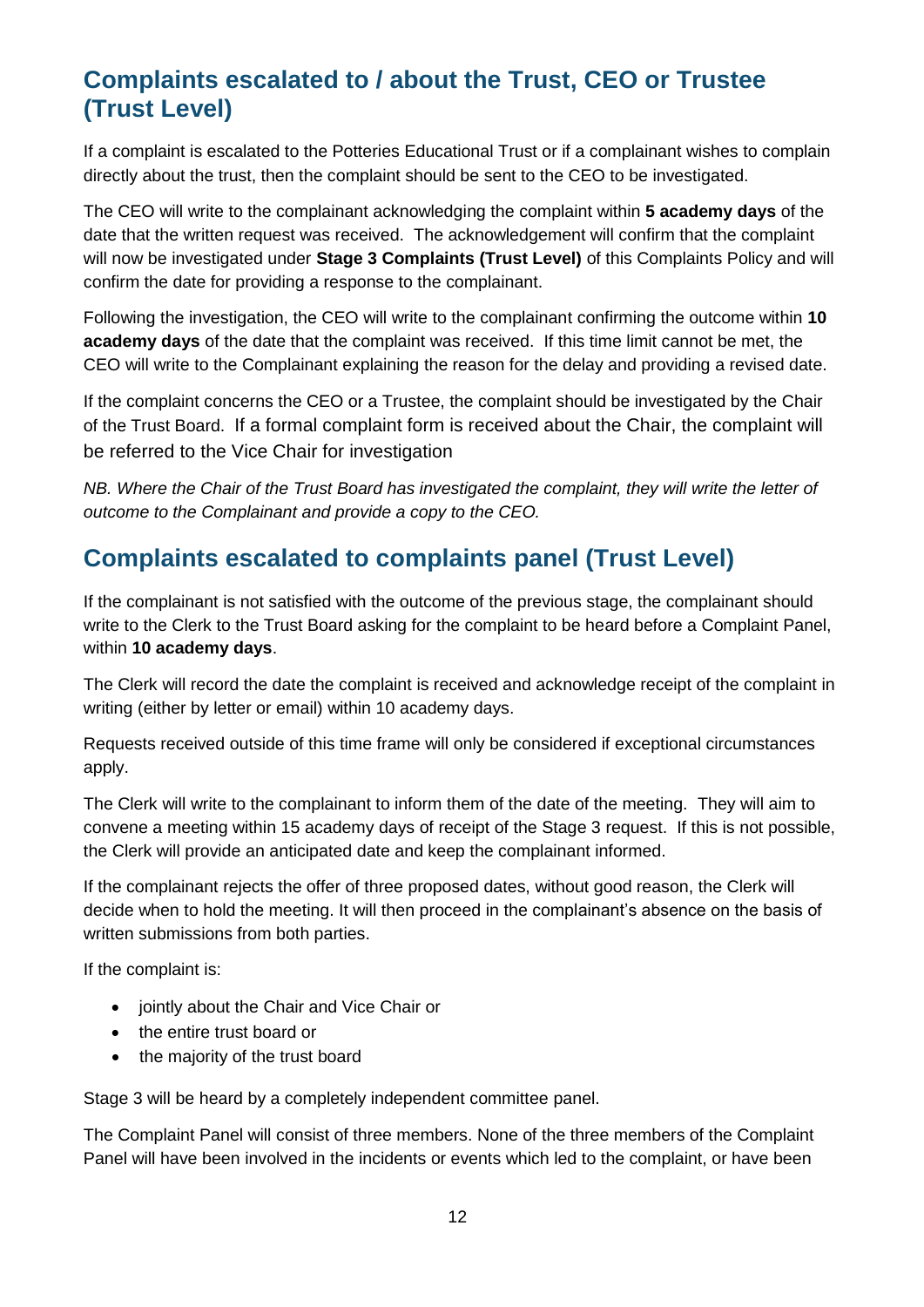involved in dealing with the complaint in the previous stages, of have any detailed prior knowledge of the complaint.

One of the Complaint Panel members will be independent of the management and running of the Academy Trust. This means that the independent Complaint Panel member will not be a Trustee or an employee of the Trust.

A complainant may bring someone along to the panel meeting to provide support. This can be a relative or friend. Generally, we do not encourage either party to bring legal representatives to the committee meeting. However, there may be occasions when legal representation is appropriate.

For instance, if a trust employee is called as a witness in a complaint meeting, they may wish to be supported by union and/or legal representation.

*Note: Complaints about staff conduct will not generally be handled under this complaints procedure. Complainants will be advised that any staff conduct complaints will be considered under staff disciplinary procedures, if appropriate, but outcomes will not be shared with them.* 

Representatives from the media are not permitted to attend.

At least **5 academy days** before the meeting, the Clerk will:

- confirm and notify the complainant of the date, time and venue of the meeting, ensuring that, if the complainant is invited, the dates are convenient to all parties and that the venue and proceedings are accessible
- request copies of any further written material to be submitted to the committee at least <insert number> school days before the meeting.

Any written material will be circulated to all parties at least 5 academy days before the date of the meeting. The committee will not normally accept, as evidence, recordings of conversations that were obtained covertly and without the informed consent of all parties being recorded.

The committee will also not review any new complaints at this stage or consider evidence unrelated to the initial complaint to be included. New complaints must be dealt with from **Stage 1** of the procedure.

The meeting will be held in private. Electronic recordings of meetings or conversations are not normally permitted unless a complainant's own disability or special needs require it. Prior knowledge and consent of all parties attending must be sought before meetings or conversations take place. Consent will be recorded in any minutes taken.

The committee will consider the complaint and all the evidence presented. The committee can:

- uphold the complaint in whole or in part
- dismiss the complaint in whole or in part.

If the complaint is upheld in whole or in part, the committee will:

- decide on the appropriate action to be taken to resolve the complaint
- where appropriate, recommend changes to the school's systems or procedures to prevent similar issues in the future.

The Chair of the Committee will provide the complainant and Trust with a full explanation of their decision and the reason(s) for it, in writing, within 5 academy days.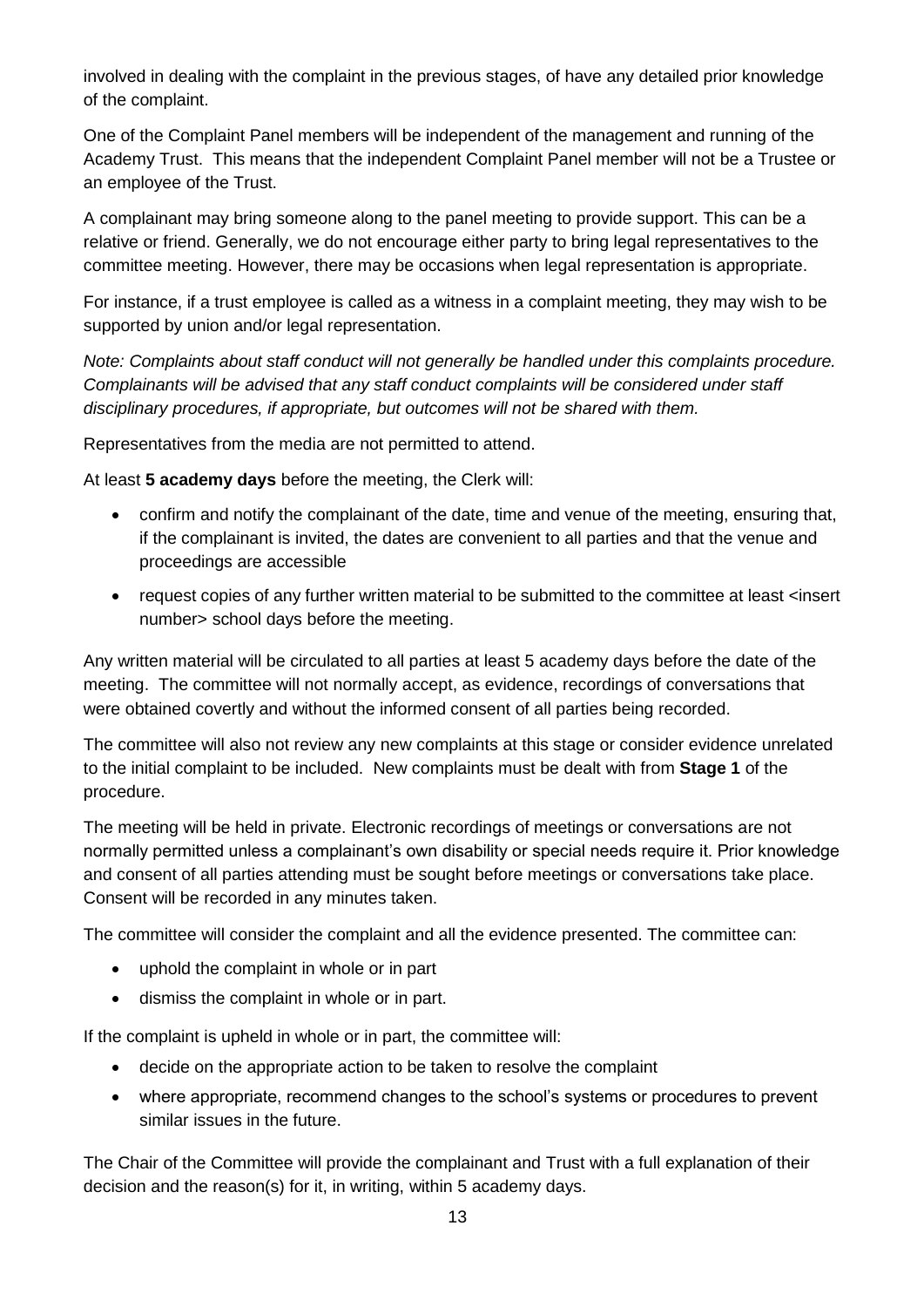The letter to the complainant will include details of how to contact the Education and Skills Funding Agency (ESFA) if they are dissatisfied with the way their complaint has been handled by the Trust.

The response will detail any actions taken to investigate the complaint and provide a full explanation of the decision made and the reason(s) for it. Where appropriate, it will include details of actions the Trust will take to resolve the complaint.

The panel will ensure that those findings and recommendations are sent by electronic mail or otherwise given to the complainant and, where relevant, the person complained about. Furthermore, they will be available for inspection on the school premises by the proprietor and the head teacher.

A written record will be kept of all complaints, and of whether they are resolved at the preliminary stage or proceed to a panel hearing, along with what actions have been taken, regardless of the decision.

All correspondence statements and records relating to individual complaints will be kept confidential, except where the Secretary of State or a body conducting an inspection under section 109 of the 2008 Act requests access to them.

### <span id="page-13-0"></span>**Next Steps**

If the complainant believes the school / trust did not handle their complaint in accordance with the published complaints procedure or they acted unlawfully or unreasonably in the exercise of their duties under education law, they can contact the ESFA after they have completed **Stage 3**.

The ESFA will not normally reinvestigate the substance of complaints or overturn any decisions made by the Trust or its academies. They will consider whether the Potteries Educational Trust and its academies has adhered to education legislation and any statutory policies connected with the complaint and whether they have followed **Part 7 of the Education (Independent School Standards)** [Regulations 2014.](http://www.legislation.gov.uk/uksi/2010/1997/schedule/1/made)

The complainant can refer their complaint to the ESFA online at: [www.education.gov.uk/contactus,](http://www.education.gov.uk/contactus) by telephone on: 0370 000 2288 or by writing to:

Academy Complaints and Customer Insight Unit Education and Skills Funding Agency Cheylesmore House 5 Quinton Road **Coventry** CV1 2WT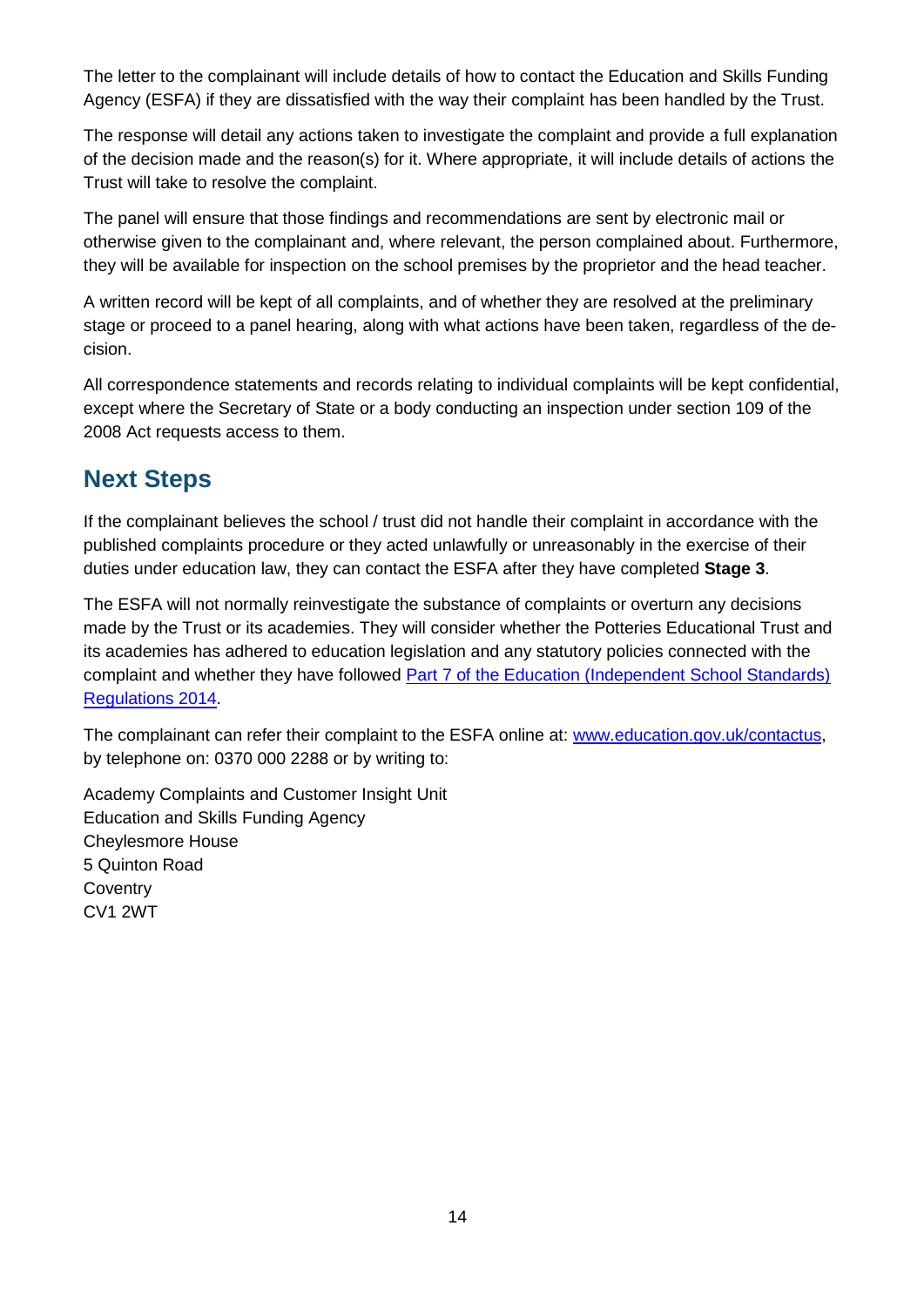## <span id="page-14-0"></span>**Appendix 1 – Formal Complaint Form**



Please complete and return to the Academy who will acknowledge receipt and explain what action will be taken.

| <b>Your Name</b>   | Pupil / student |  |
|--------------------|-----------------|--|
|                    | name            |  |
|                    | Pupil / student |  |
| Your relationship  | Date of Birth   |  |
| to pupil / student | Academy and     |  |
|                    | class           |  |
|                    | Day time        |  |
| Your address and   | telephone       |  |
| postcode           | Evening         |  |
|                    | telephone       |  |

| Full details of complaint (including the names of all persons involved and the dates of incidents<br>referred to): |  |  |  |
|--------------------------------------------------------------------------------------------------------------------|--|--|--|
|                                                                                                                    |  |  |  |
|                                                                                                                    |  |  |  |
|                                                                                                                    |  |  |  |
|                                                                                                                    |  |  |  |
| What action, if any, have you already taken to try and resolve your complaint (for example, who                    |  |  |  |
| did you speak to and what was the response)?                                                                       |  |  |  |
|                                                                                                                    |  |  |  |
|                                                                                                                    |  |  |  |
|                                                                                                                    |  |  |  |
|                                                                                                                    |  |  |  |
| What actions do you feel might resolve the problem at this stage?                                                  |  |  |  |
|                                                                                                                    |  |  |  |
|                                                                                                                    |  |  |  |
|                                                                                                                    |  |  |  |
|                                                                                                                    |  |  |  |
|                                                                                                                    |  |  |  |
| Are you attaching any paperwork? If so, please give details                                                        |  |  |  |
|                                                                                                                    |  |  |  |
|                                                                                                                    |  |  |  |
|                                                                                                                    |  |  |  |
| Signature<br>Date                                                                                                  |  |  |  |

| For Official Use             |  |                        |  |  |  |
|------------------------------|--|------------------------|--|--|--|
| Date Acknowledgement<br>sent |  | Complaint referred to: |  |  |  |
| Signature                    |  | Date                   |  |  |  |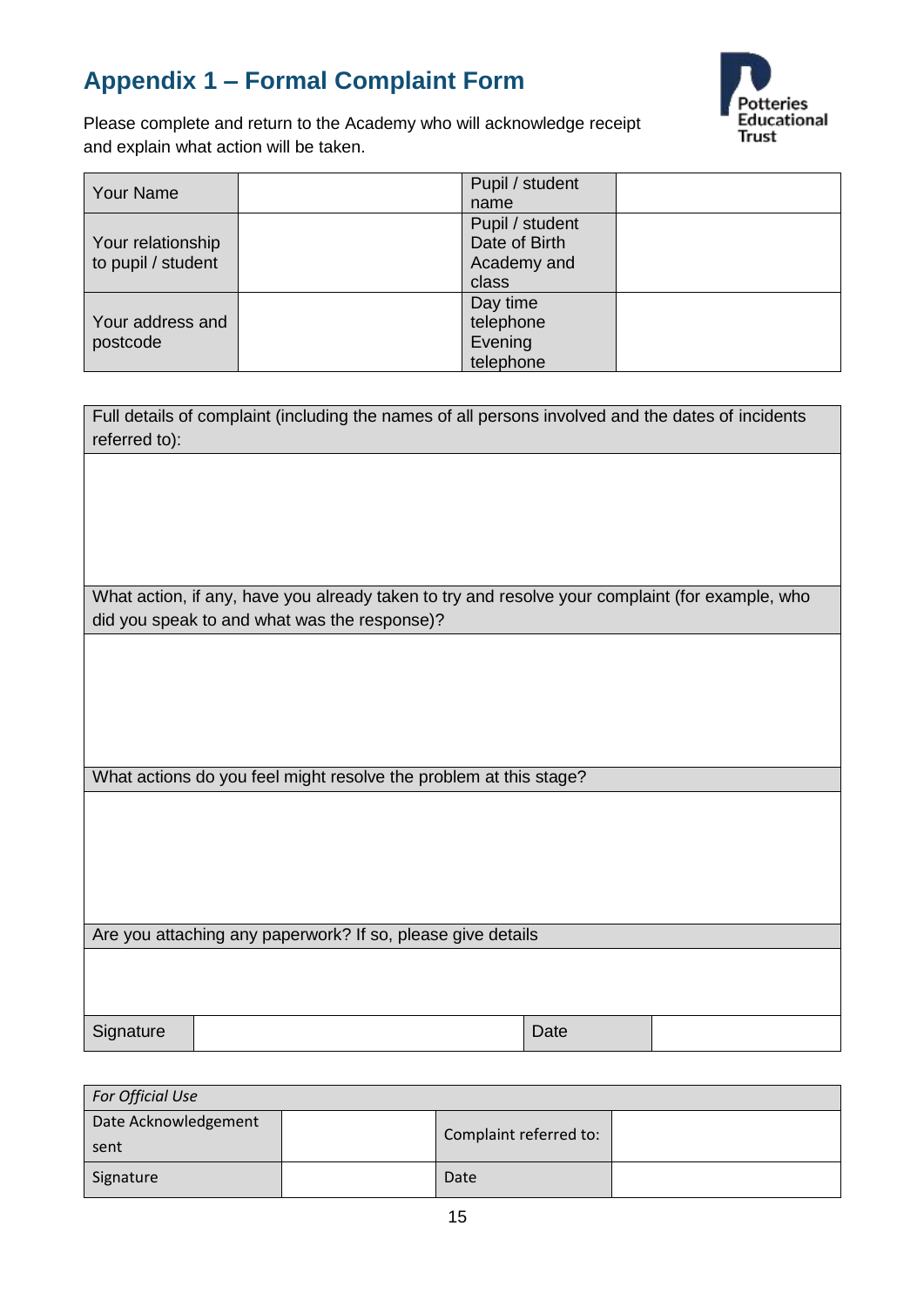## <span id="page-15-0"></span>**Appendix 2 - Roles and Responsibilities**

#### <span id="page-15-1"></span>**Complainant**

The complainant will receive a more effective response to the complaint if they:

- explain the complaint in full as early as possible
- co-operate with the school in seeking a solution to the complaint
- respond promptly to requests for information or meetings or in agreeing the details of the complaint
- ask for assistance as needed
- treat all those involved in the complaint with respect
- refrain from publicising the details of their complaint on social media and respect confidentiality.

#### <span id="page-15-2"></span>**Investigator**

The investigator's role is to establish the facts relevant to the complaint by:

- providing a comprehensive, open, transparent and fair consideration of the complaint through:
	- o sensitive and thorough interviewing of the complainant to establish what has happened and who has been involved
	- $\circ$  interviewing staff and children/young people and other people relevant to the complaint
	- o consideration of records and other relevant information
	- o analysing information
- liaising with the complainant and the complaints co-ordinator as appropriate to clarify what the complainant feels would put things right.

The investigator should:

- conduct interviews with an open mind and be prepared to persist in the questioning
- keep notes of interviews or arrange for an independent note taker to record minutes of the meeting
- ensure that any papers produced during the investigation are kept securely pending any appeal
- be mindful of the timescales to respond
- prepare a comprehensive report for the head teacher or complaints committee that sets out the facts, identifies solutions and recommends courses of action to resolve problems.
- The headteacher / principal or complaints committee will then determine whether to uphold or dismiss the complaint and communicate that decision to the complainant, providing the appropriate escalation details.

#### <span id="page-15-3"></span>**Complaints Co-ordinator**

#### **(this could be the head teacher or CEO / designated complaints governor or trustee or other staff member providing administrative support)**

<span id="page-15-4"></span>The complaints co-ordinator should:

- ensure that the complainant is fully updated at each stage of the procedure
- liaise with staff members, head teacher, CEO, Chair of Governors, Chair of Trust or the Clerk and to ensure the smooth running of the complaints procedure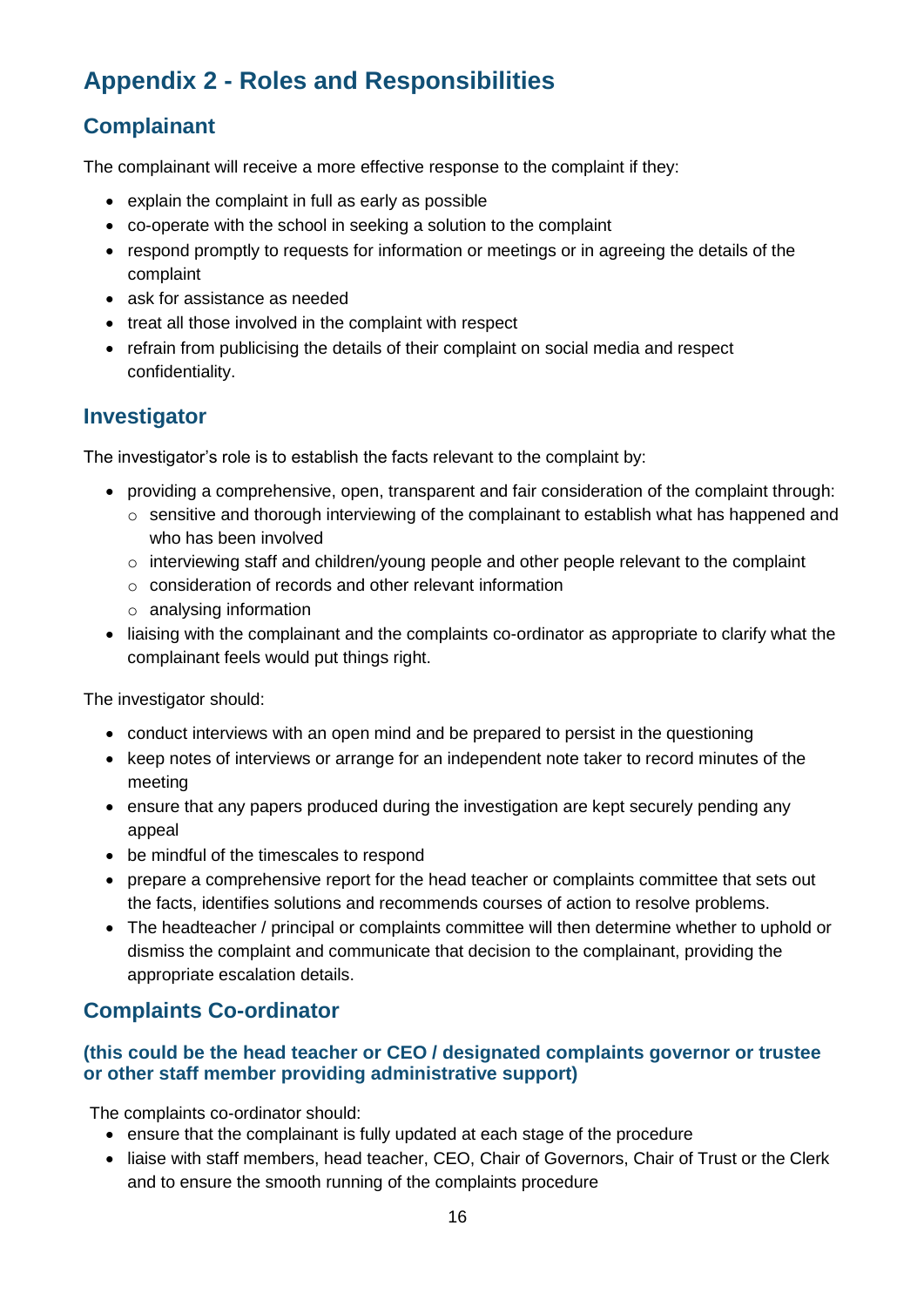- be aware of issues regarding:
	- o sharing third party information
	- o additional support. This may be needed by complainants when making a complaint including interpretation support or where the complainant is a child or young person
- keep records.

#### <span id="page-16-0"></span>**Clerk to the Trust Board**

The Clerk is the contact point for the complainant and the committee and should:

- ensure that all people involved in the complaint procedure are aware of their legal rights and duties, including any under legislation relating to school complaints, education law, the Equality Act 2010, the Freedom of Information Act 2000, the Data Protection Act (DPA) 2018 and the General Data Protection Regulations (GDPR)
- set the date, time and venue of the meeting, ensuring that the dates are convenient to all parties (if they are invited to attend) and that the venue and proceedings are accessible
- collate any written material relevant to the complaint (for example: stage 1 paperwork, school and complainant submissions) and send it to the parties in advance of the meeting within an agreed timescale
- record the proceedings
- circulate the minutes of the meeting
- notify all parties of the committee's decision.

#### <span id="page-16-1"></span>**Committee Chair**

The committee's chair, who is nominated in advance of the complaint meeting, should ensure that:

- both parties are asked (via the Clerk) to provide any additional information relating to the complaint by a specified date in advance of the meeting
- the meeting is conducted in an informal manner, is not adversarial, and that, if all parties are invited to attend, everyone is treated with respect and courtesy
- complainants who may not be used to speaking at such a meeting are put at ease. This is particularly important if the complainant is a child/young person
- the remit of the committee is explained to the complainant
- written material is seen by everyone in attendance, provided it does not breach confidentiality or any individual's rights to privacy under the DPA 2018 or GDPR. If a new issue arises it would be useful to give everyone the opportunity to consider and comment upon it; this may require a short adjournment of the meeting
- both the complainant and the school are given the opportunity to make their case and seek clarity, either through written submissions ahead of the meeting or verbally in the meeting itself
- the issues are addressed
- key findings of fact are made
- the committee is open-minded and acts independently
- no member of the committee has an external interest in the outcome of the proceedings or any involvement in an earlier stage of the procedure
- the meeting is minuted
- they liaise with the Clerk (and complaints co-ordinator, if the school has one).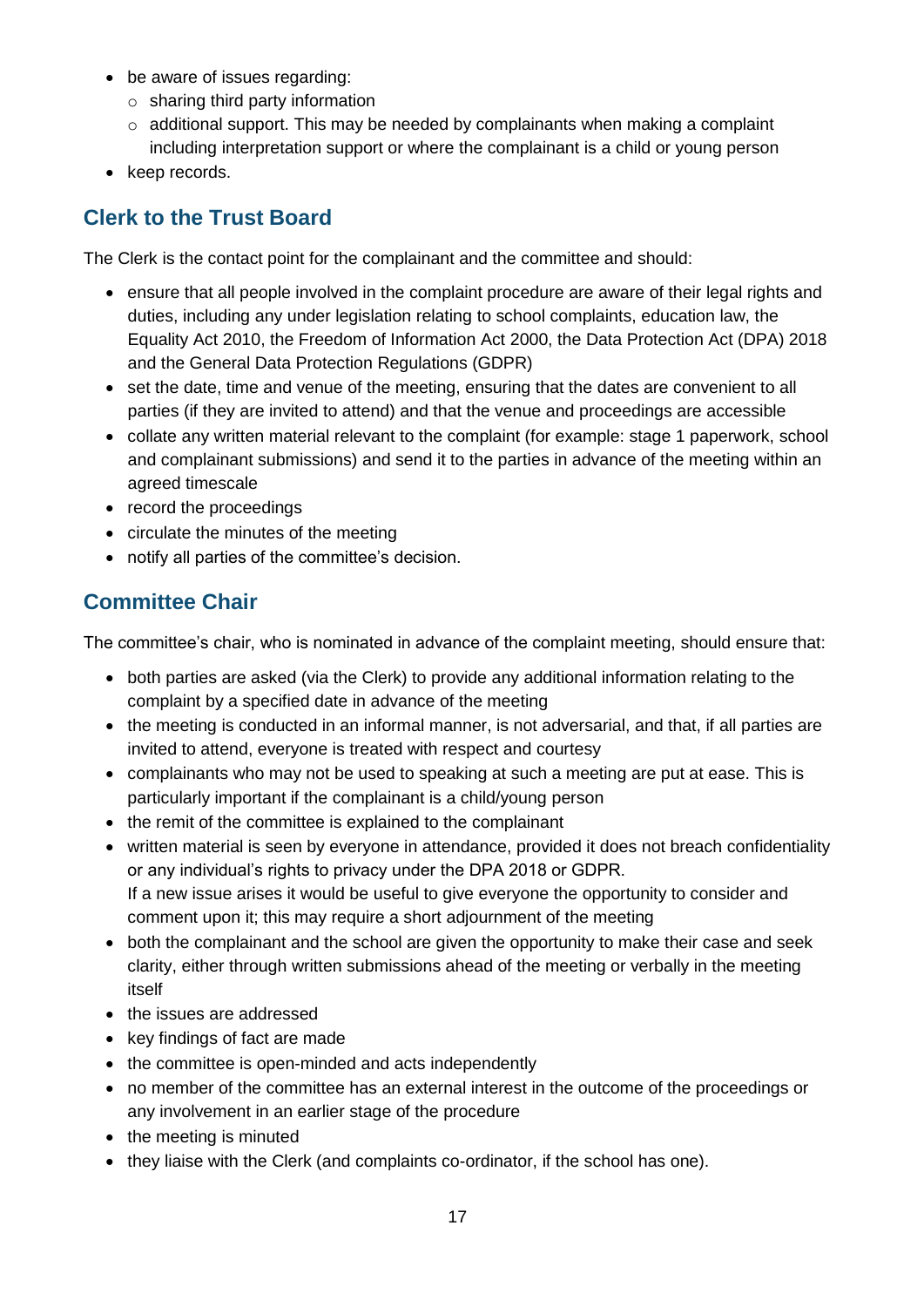#### <span id="page-17-0"></span>**Committee Member**

Committee members should be aware that:

- the meeting must be independent and impartial, and should be seen to be so
- no governor / trustee may sit on the committee if they have had a prior involvement in the complaint or in the circumstances surrounding it.
- the aim of the meeting should be to resolve the complaint and achieve reconciliation between the school and the complainant
- we recognise that the complainant might not be satisfied with the outcome if the meeting does not find in their favour. It may only be possible to establish the facts and make recommendations.
- many complainants will feel nervous and inhibited in a formal setting Parents/carers often feel emotional when discussing an issue that affects their child.
- extra care needs to be taken when the complainant is a child/young person and present during all or part of the meeting
- careful consideration of the atmosphere and proceedings should ensure that the child/young person does not feel intimidated.
- the committee should respect the views of the child/young person and give them equal consideration to those of adults.
- if the child/young person is the complainant, the committee should ask in advance if any support is needed to help them present their complaint. Where the child/young person's parent is the complainant, the committee should give the parent the opportunity to say which parts of the meeting, if any, the child/young person needs to attend.
- however, the parent should be advised that agreement might not always be possible if the parent wishes the child/young person to attend a part of the meeting that the committee considers is not in the child/young person's best interests.
- the welfare of the child/young person is paramount.